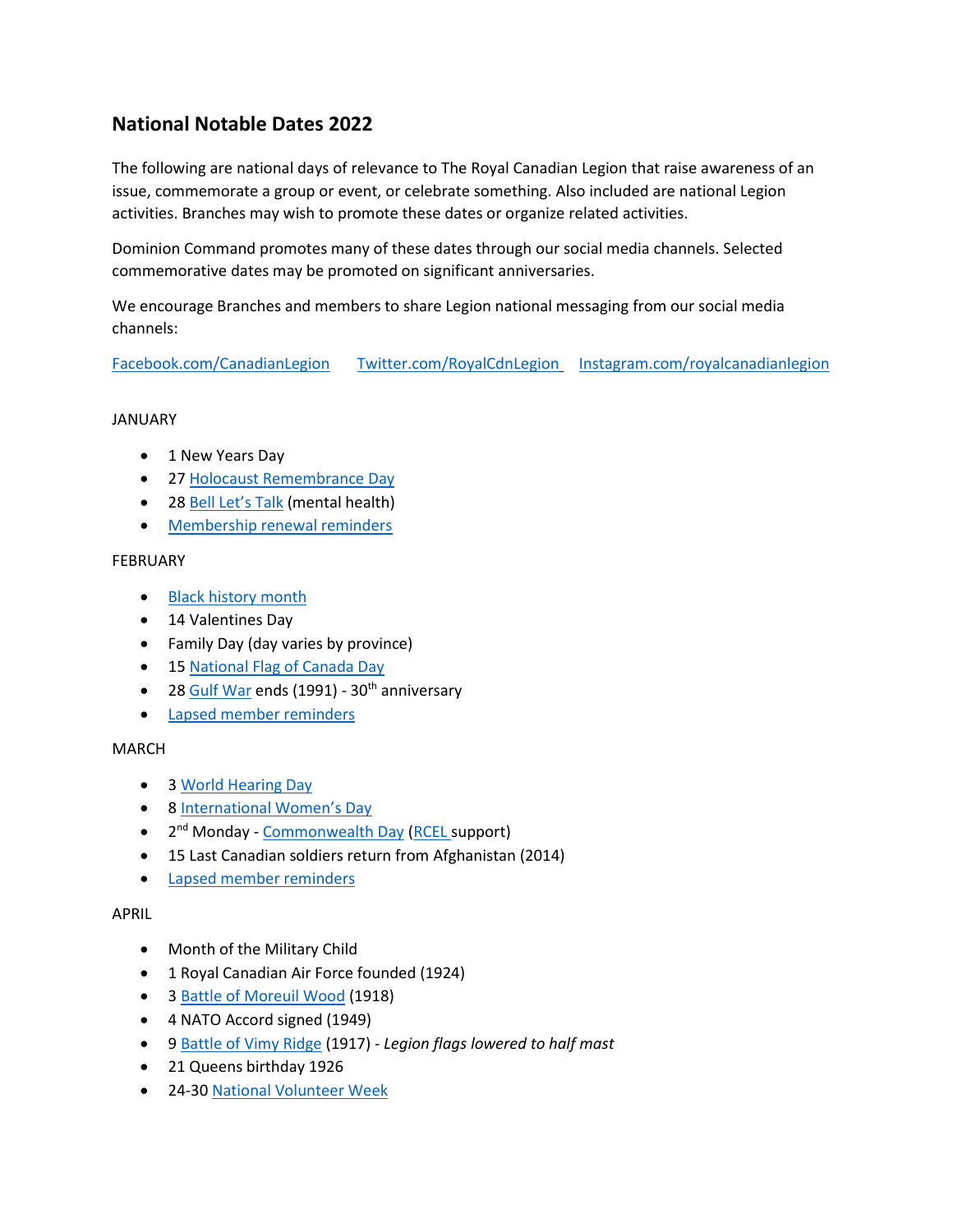- 2[5 Anzac Day](https://www.awm.gov.au/index.php/commemoration/anzac-day/traditions)
- 2[5 Battle of Kapyong](http://www.veterans.gc.ca/eng/remembrance/history/korean-war/kapyong_sheet) (1951)

### MAY

- 1<sup>st</sup> Sunday **Battle of the Atlantic** (1945)
- 1-7 [National Youth Week](http://youthinrecreation.org/national-youth-week)
- 3 John McCrae wrote '[In Flanders Fields](http://www.legion.ca/remembrance/the-poppy/history-of-the-poppy)' poem
- 4-10 CMHA [Mental Health Week](https://mentalhealthweek.ca/)
- 4 Royal Canadian Navy founded (1910)
- 5 [Liberation of](http://www.veterans.gc.ca/eng/remembrance/history/historical-sheets/netherlands) Netherlands (1945)
- 8 VE Day (1945)
- 8 Mother's Day
- 15 International [Day of Families](http://www.un.org/en/events/familyday/)
- 19 Canadian Army founded (1855)
- 2[1 National War Memorial](http://www.veterans.gc.ca/eng/remembrance/memorials/canada/national) unveiled (1939)
- 23 Victoria Day
- 2[5 Ypres \(](http://www.veterans.gc.ca/eng/remembrance/history/first-world-war/canada/canada4)1915)
- 2[8 Tomb of Unknown Soldier \(](http://www.legion.ca/remembrance/promoting-remembrance/memorials-and-cenotaphs/bringing-the-unknown-soldier-home)2000)
- 28 [RCAF Run](https://rcafrun.ca/)
- 29 International [Day of UN Peacekeepers](http://www.un.org/en/events/peacekeepersday/)
- 3[1 End of South African \(Boer\) War](https://www.warmuseum.ca/cwm/exhibitions/boer/boerwarhistory_e.shtml) (1902)
- 30 US [Memorial Day](http://www.usmemorialday.org/)

### JUNE

- Pride Month
- [Legion Riders](http://www.legion.ca/communities-youth/legion-riders) promotion
- 1<sup>st</sup> Sunday Canadian Armed Forces Day
- 3-12 Memorial Cup
- 4 Miracle at Dunkirk (1940)
- 6 [Normandy Invasion \(D-Day\)](http://www.veterans.gc.ca/eng/remembrance/history/historical-sheets/d-day) (1944)
- 1[2 Navy Bike Ride](http://navybikeride.ca/)
- 14 World Blood Donor Day
- 19 Father's Day
- 2[1 National Indigenous Peoples Day](https://www.rcaanc-cirnac.gc.ca/eng/1100100013248/1534872397533)
- 2[7 Canadian Multiculturalism Day](https://www.canada.ca/en/canadian-heritage/campaigns/celebrate-canada-days/multiculturalism-day.html)

# JULY

- 1 [Beaumont Hamel](http://www.veterans.gc.ca/eng/remembrance/history/first-world-war/fact_sheets/beaumont-hamel) (1916)
- 1 Canada Day (Legion supports Operation Canada Day)
- 26 Vimy unveiling (1936)
- 2[7 Korean War](http://www.veterans.gc.ca/eng/remembrance/history/korean-war) armistice (1953)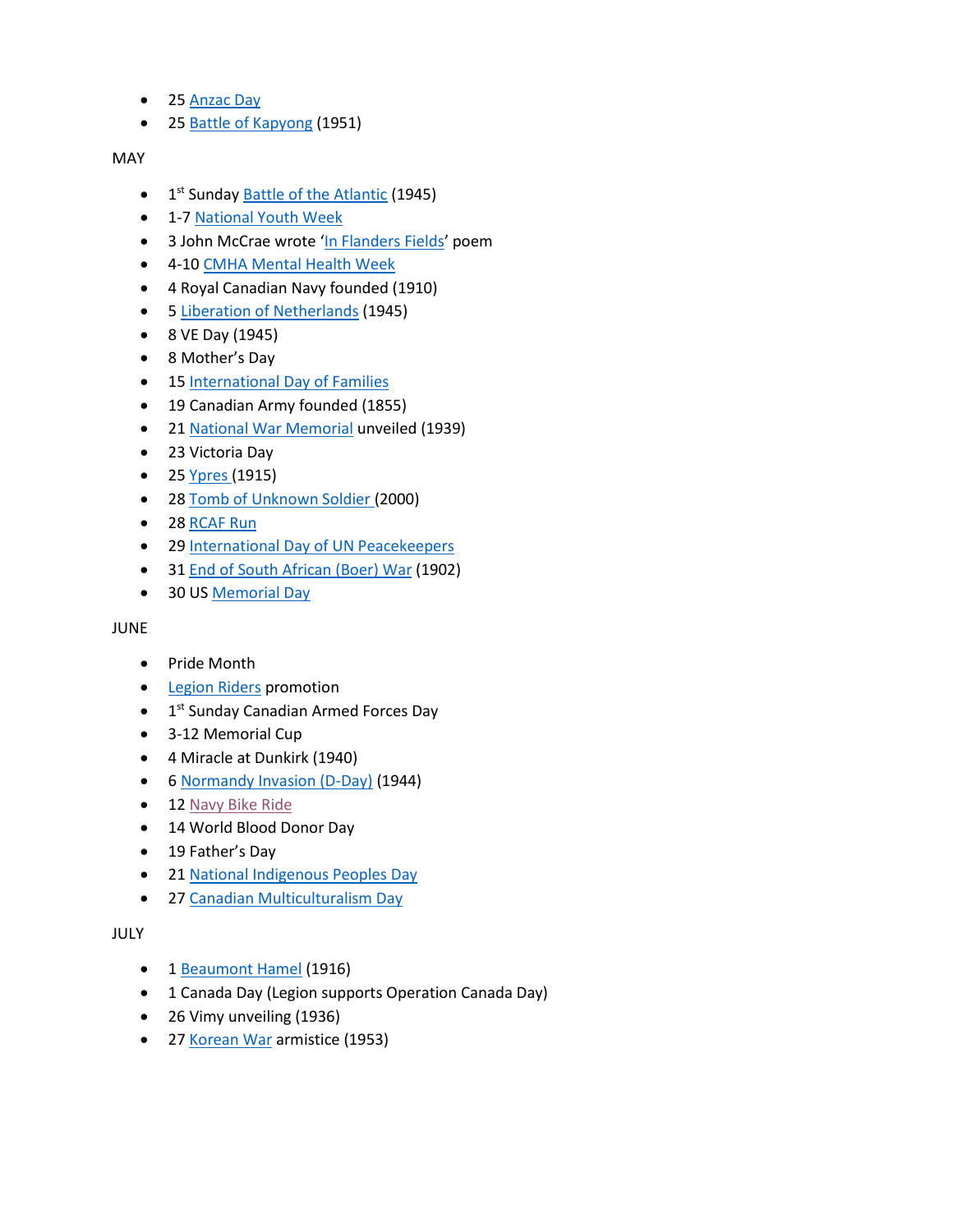### AUGUST

- 1 NORAD formed (1957)
- 3-9 [Legion National Youth Track and Field Championships](https://www.legion.ca/communities-youth/youth-leadership-and-sports/national-youth-track-and-field-championships)
- 9 [Canadian Peacekeepers Day](http://www.veterans.gc.ca/eng/remembrance/history/canadian-armed-forces/peacekeeping)
- 1[2 International Youth Day](http://www.un.org/en/events/youthday/)
- 15 Victory over Japan (1945)
- 1[9 Dieppe Raid \(](http://www.veterans.gc.ca/eng/remembrance/history/second-world-war/1942-dieppe-raid)1942)

### SEPTEMBER

- Legion Early Bird campaign / [Renewals](https://www.legion.ca/join-us/renewal)
- 2<sup>nd</sup> Sunday Firefighters' National Memorial Day
- 2 [Second World War](http://www.veterans.gc.ca/eng/remembrance/history/second-world-war/1942-dieppe-raid) ends (1945)
- 3 [Merchant Navy Veterans Day](http://www.veterans.gc.ca/eng/remembrance/history/historical-sheets/merchant)
- 8 [Battle of Medak Pocket](https://www.youtube.com/watch?v=UySJlq92AXw&feature=youtu.be) (1993)
- 9 [Canada Army Run](https://armyrun.ca/)
- 1[0 World Suicide Prevention Day](https://suicideprevention.ca/wspd/)
- 11 September 11 attacks (2001)
- 1[7 Operation Medusa](https://legionmagazine.com/en/2007/09/operation-medusa-the-battle-for-panjwai/) (2006)
- 2[1 International Day of Peace](http://www.un.org/en/events/peaceday/)
- 3<sup>rd</sup> Friday Military Family Appreciation Day
- 3<sup>rd</sup> Sunday **Battle of Britain** (1940)
- Last Sunday [Police and Peace Officers Memorial](https://www.thememorial.ca/memorial/index/introduction)

### **OCTOBER**

- Legion Early Bird campaign / [Renewals](https://www.legion.ca/join-us/renewal)
- 1<sup>st</sup> week of the month **[National Family Week](http://www.frp.ca/index.cfm?fuseaction=page.viewpage&pageid=1018&grandparentID=474&parentID=596)**
- 2-8 [Mental Illness Awareness Week](http://www.miaw.ca/en/default.aspx)
- 1[0 World Mental Health Day](http://www.who.int/mental_health/world-mental-health-day/en/)
- 10 Thanksgiving
- 14 Van Doos anniversary (1914)
- 17 International [Day for the Eradication of Poverty](http://www.un.org/en/events/povertyday/)
- 24 Anniversary of United Nations (1946)
- Last Friday in October start of [Poppy Campaign](http://www.legion.ca/remembrance/the-poppy)

# NOVEMBER

- Legion Early Bird campaign / [Renewals](https://www.legion.ca/join-us/renewal)
- 1 Announcement of [National Silver Cross Mother](http://www.legion.ca/remembrance/silver-cross-mother)
- 8 [Aboriginal Veterans Day](http://www.veterans.gc.ca/eng/remembrance/those-who-served/indigenous-veterans)
- 1[1 Remembrance Day](http://www.legion.ca/remembrance/remembrance-day)
- 1[1 First World War](https://www.warmuseum.ca/firstworldwar/history/after-the-war/remembrance/remembrance-day/) ends Armistice Day (1918)
- 1[2 Passchendaele e](http://www.veterans.gc.ca/eng/remembrance/history/first-world-war/fact_sheets/passchendaele)nds (1917)
- 1[8 Battle of the Somme](http://www.veterans.gc.ca/eng/remembrance/history/first-world-war/fact_sheets/somme) (1916)
- 29 [#GivingTuesday](https://www.givingtuesday.org/)
- 30 150<sup>th</sup> anniversary of John McCrae's birth (Flanders Fields)